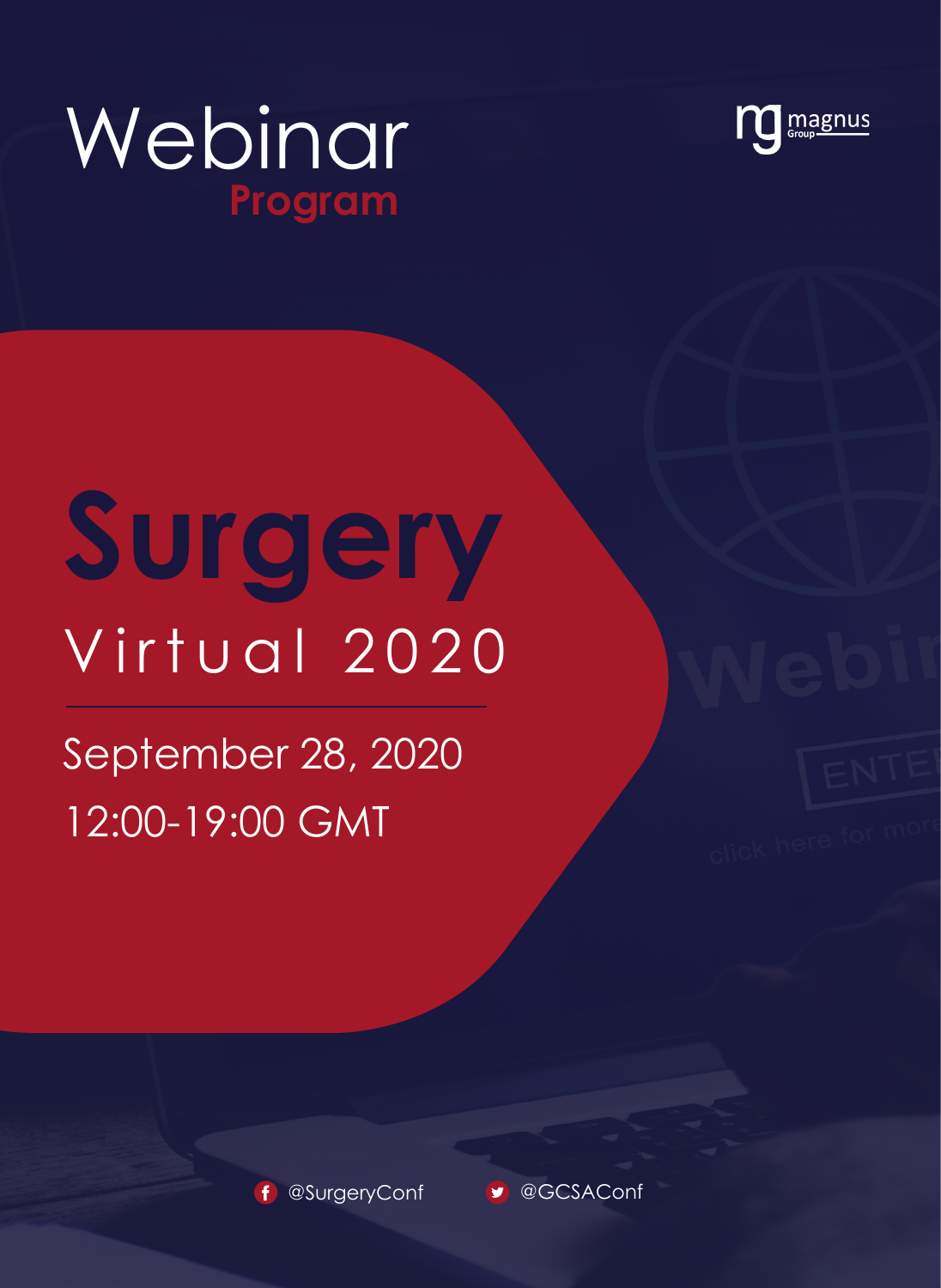#### **September 28, 2020**

П

12:00-12:10 Introduction **Keynote Presentations-I** П **Webinar** Speakers Time Zone Time Zone 12:10-13:00 14:10-15:00 Title: Past, present and future of cervical spine disc surgery **Ricky Rasschaert,** ZNA Middelheim, Belgium 13:00-13:50 16:00-16:50 Title: Fibrinolytic bleeding **Agnese Ozolina,** Rigas Stradins University, Lativia 13:50-14:40 19:20-20:10 Title: My evolution as a hypospadiologist **Sagar Aravind Jawale**, Jawale Institute of Pediatric Surgery, India **Oral Presentations-I** П 14:40-15:00 16:40-17:00 Title: Congenial cervical teratoma in neonates: Two cases report and review of Literature **Gamal Al-Saied,** Al-Azhar University, Egypt 15:00-15:20 18:00-18:20 Title: Fascia plane block for spine surgery complementary to general anaesthesia **Agnese Ozolina,** Rigas Stradins University, Lativia 15:20-15:40 16:20-16:40 Title: Impact of COVID-19: Current guidance on management of neck of femur fractures. What have we learned? **Abdus Samee Wasim,** Birmingham Orthopaedic Training Programme, United Kingdom 15:40-16:00 16:40-17:00 Title: Does time of day attending the emergency department with an ankle fracture dislocation affect patient outcomes? An assessment of efficacy and timing of first reduction and impact on short and long term patient outcomes **Abdus Samee Wasim,** Birmingham Orthopaedic Training Programme, United Kingdom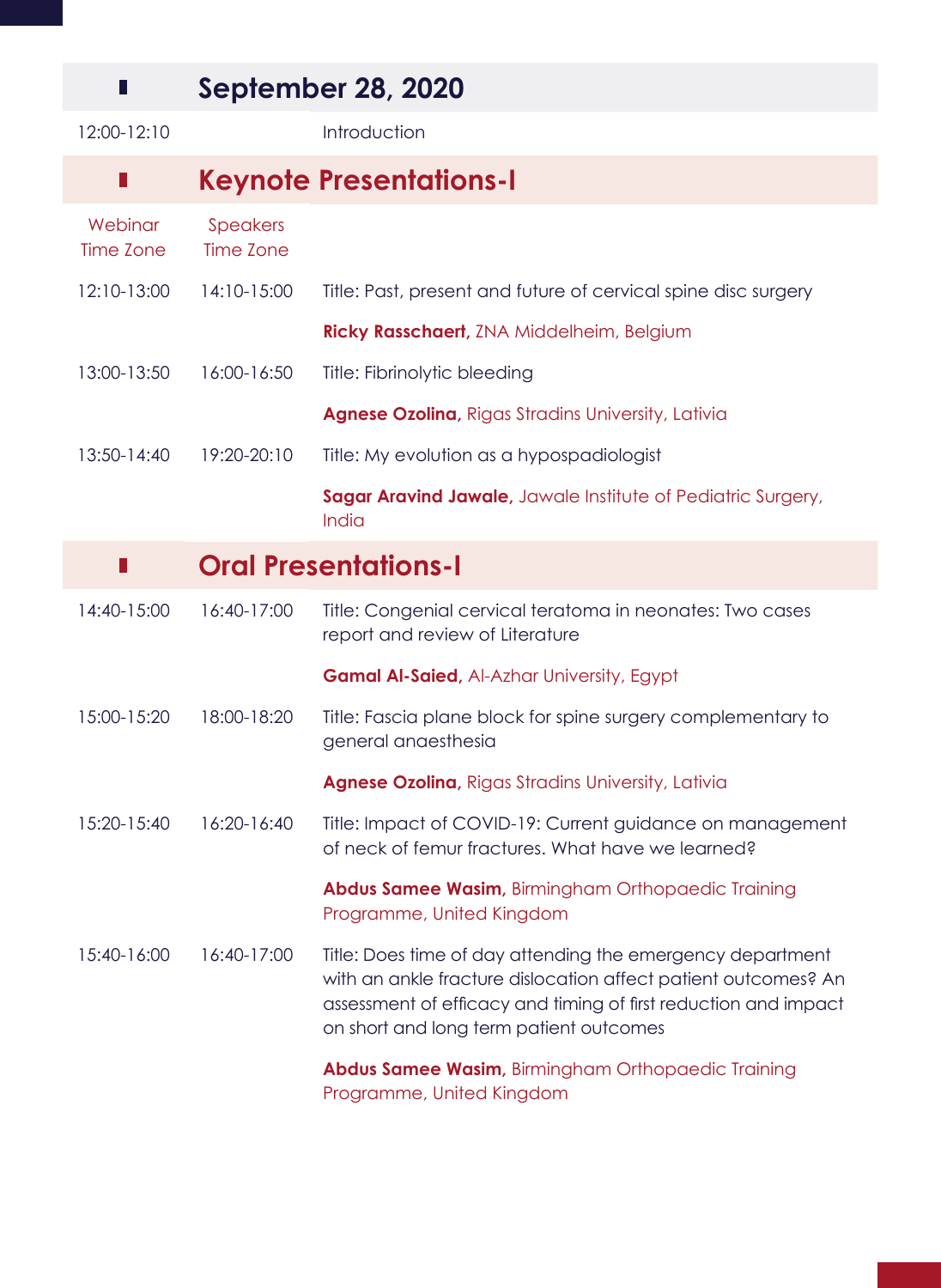| 16:00-16:20 | 13:00-13:20 | Title: Reconstruction of Zygomatic-Orbital Fracture In Pediatric<br>Patients Victim of Physical Aggression by a Large-Caliber<br>Firearm Projectile   |
|-------------|-------------|-------------------------------------------------------------------------------------------------------------------------------------------------------|
|             |             | Maria Luísa Alves Lins, Federal University of Pernambuco, Brazil                                                                                      |
| 16:20-16:40 | 13:20-13:40 | Title: Face Injuries Caused by Dog Bite                                                                                                               |
|             |             | Frederico Marcio Varela Ayres de Melo Junior, Maurício de<br>Nassau University, Brazil                                                                |
| ш           |             | <b>Keynote Presentations-II</b>                                                                                                                       |
| 16:40-17:30 | 18:40-19:30 | Title: Individual grip force profiling for assessing surgical task skill<br>evolution                                                                 |
|             |             | <b>Birgitta Dresp Langley, Centre National de la Recherche</b><br>Scientifique (CNRS), France                                                         |
| Ш           |             | <b>Oral Presentations-II</b>                                                                                                                          |
| 17:30-17:50 | 18:30-18:50 | Title: Patient outcomes after direct anterior approach total hip<br>arthroplasty                                                                      |
|             |             | Sachi Shah, Royal National Orthopaedic Hospital, United<br>Kingdom                                                                                    |
| 17:50-18:10 | 14:50-15:10 | Title: Cranio facial fracture produced by Melee Weapon:<br>Surgical reconstruction                                                                    |
|             |             | Camilla Siqueira de Aguiar, Universidade Federal de<br>Pernambuco, Brazil                                                                             |
| 18:10-18:30 | 15:10-15:30 | Title: Surgical Excision OF Polymorphous AdenoCarcinoma in The<br>Maxila With Mucous Flap Reconstruction.                                             |
|             |             | Lohana Maylane Aquino Correia de Lima, Federal University of<br>Pernambuco, Brazil                                                                    |
| 18:30-18:50 | 19:30-19:50 | Title: Pansurgical Electronic Operative Records within a National<br>Healthcare System: A single centre experience and national<br>review of practice |
|             |             | Anastasia Otamas, NHS, United Kingdom                                                                                                                 |
| 18:50-19:10 | 19:50-20:10 | Title: Prevalence of anaemia in patients diagnosed with<br>colorectal cancer                                                                          |
|             |             | Ashfaq Chandio, Luton & Dunstable University Hospital, United<br>Kingdom                                                                              |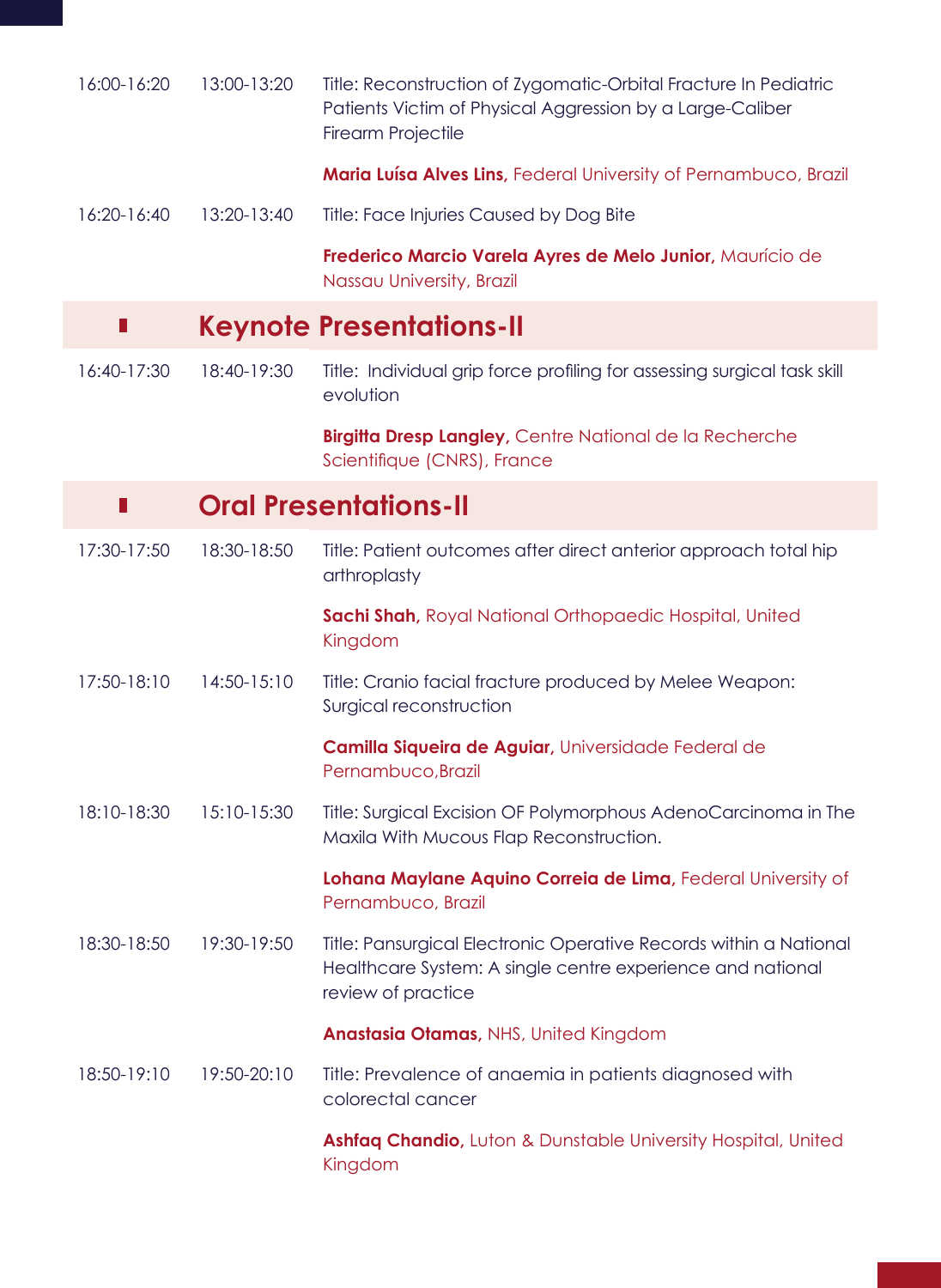| 19:10-19:30 | 20:10-20:30 | Title: Can "no shows" to Hospital Appointment be Avoided?                                                                         |
|-------------|-------------|-----------------------------------------------------------------------------------------------------------------------------------|
|             |             | <b>Ashfaq Chandio, Luton &amp; Dunstable University Hospital, United</b><br>Kingdom                                               |
| 19:30-19:50 | 20:30-20:50 | Title: Improving uptake of fascia iliaca block in neck of femur<br>fracture patients - A local centre service improvement project |
|             |             | <b>Arpit Bakulash Patel, Royal Free Hospital, London</b>                                                                          |
| 19:50-20:10 | 20:50-21:10 | Title: Analysis of the accuracy and operative relevance of Hand<br>Trauma referrals in Plastic Surgery                            |
|             |             | Arpit Bakulash Patel, Royal Free Hospital, London                                                                                 |
|             |             | $\mathbf{A}$ . $\mathbf{A}$ . $\mathbf{A}$                                                                                        |

# **Closing Ceremony**